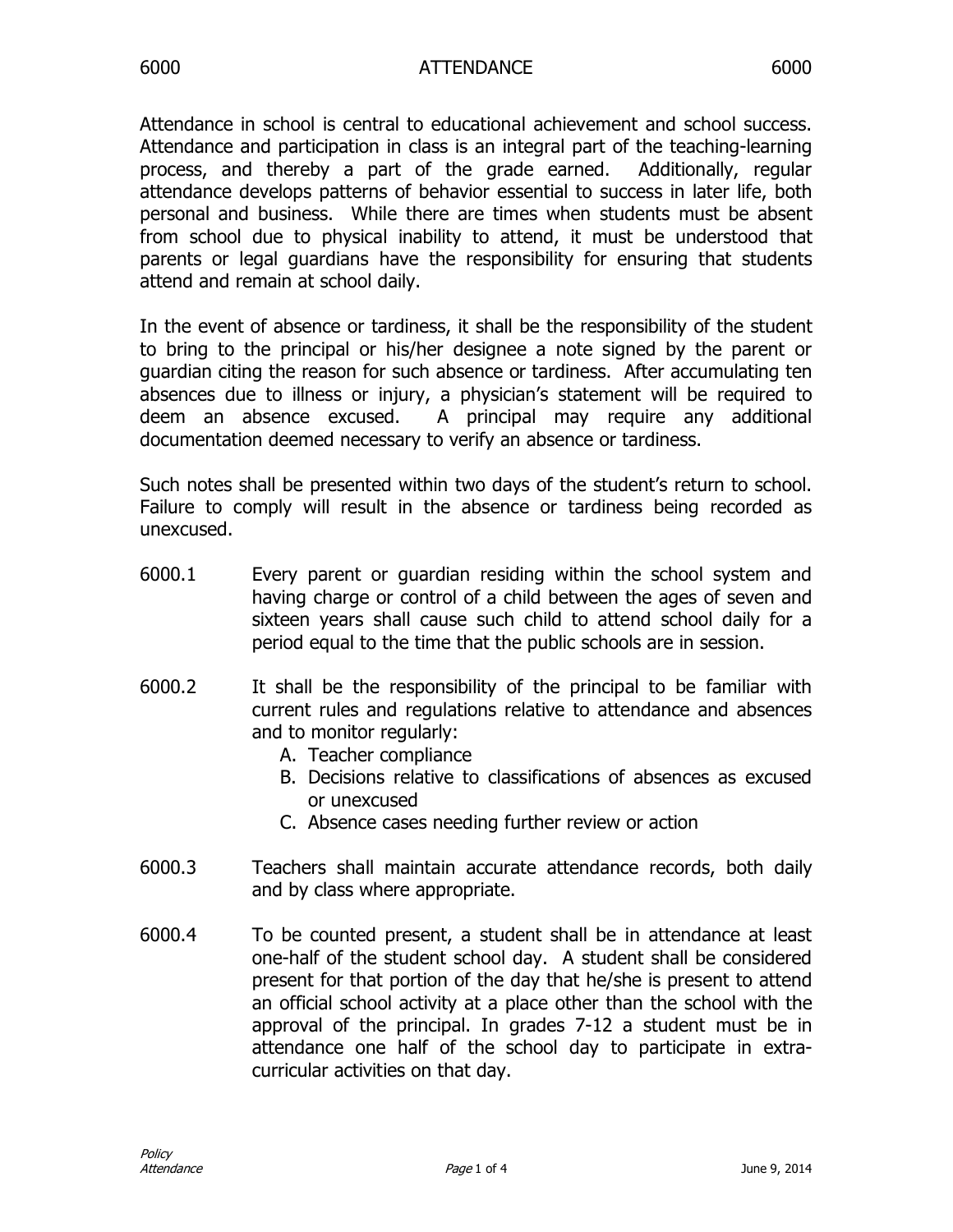- 6000.5 Valid conditions for excused absences are:
	- A. Illness or injury which makes the student physically unable to attend school;
	- B. Isolation order by the State Board of Health;
	- C. Death in the immediate family;
	- D. Medical or dental appointment or such an appointment;
	- E. Participation as a party, or under subpoena as a witness, in a court proceeding;
	- F. Observance of an event required or suggested by the religion of the student or the student's parent(s) with prior approval by the principal;
	- G. Participation in a valid educational opportunity, with prior approval by the principal and meeting conditions set by the principal or designee;
	- H. Medical condition due to student pregnancy or medical condition related to dependent child.
	- I. Absence resulting from out-of-school suspension

In the event of an excused absence, a student shall be required to make up work without receiving penalties to their marks or grades.

The responsibility for securing and arranging for make-up work rests with the student in grades 7-12. Students in grades K-6 will have make-up work arranged at the direction of the teacher. Make-up work shall be assigned at the convenience of the teacher, and may be specific material missed by the student, or may be of a reinforcement or enrichment nature.

- 6000.6 Any absence not meeting the requirements of an excused absence shall be an unexcused absence. This includes any absence for which proper and timely notification is not furnished.
- 6000.7 The principal or his/her designee shall notify parents or guardians of the absences when a student accumulates three unexcused absences in a school year, or grades 9-12 in a semester. After six unexcused absences, the principal or his/her designee shall notify the parent or guardian in writing that he or she may be in violation of the Compulsory Attendance Law and may be prosecuted if the absences cannot be justified by the established attendance policies. The notice to parents or guardians shall include a warning of the possible consequences of additional absences and/or a copy of this policy. Once parents are notified, school personnel shall work with the student and the student's family to analyze the causes of the absences and determine steps to eliminate the problem. School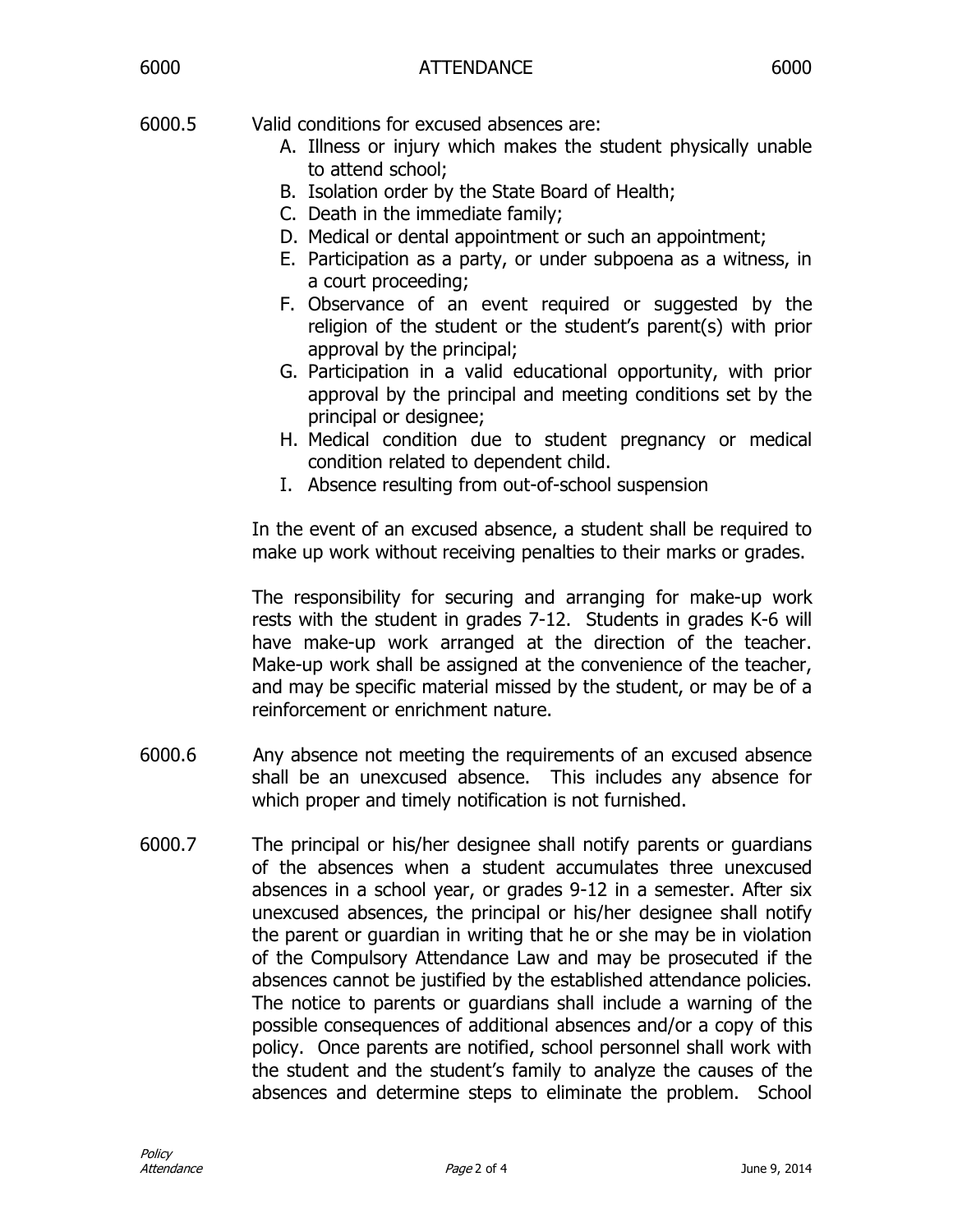personnel may request that a law enforcement officer accompany him or her if a home visit is necessary.

If, after ten accumulated unexcused absences in a school year, or in grades 9-12 a semester, the principal or his/her designee determines that the parent/guardian has not made a good faith effort to comply with the law, school personnel may file a truancy petition in the county where the student resides. If the principal or his/her designee determines that the parent/guardian has made a good faith effort to comply with the law, the principal may file a complaint with the juvenile court counselor that the child is habitually absent from school without a valid cause. Documentation that demonstrates that the parents/guardians were notified and that the child has accumulated ten absences which cannot be justified under the established attendance policies shall constitute parent responsibility for absences.

- 6000.8 Principals shall adhere to all conditions of the North Carolina Compulsory Attendance Law, and shall notify parents or guardians of their responsibility under the same law. Students at any age who accumulate excessive absences may experience consequences ranging from extra make-up work to grade retention.
- 6000.9 Although classroom activities are important, the activities outlined below shall not be counted as absences from either class or school. Assignments missed for these reasons, however, shall be completed by students.
	- a. Field trips sponsored by the school
	- b. School-initiated and scheduled activities
	- c. Athletic events requiring early dismissal from school
	- d. Governor or legislative pages
	- e. In-school suspension
	- f. The student is participating in a job-shadow, Career and Technical Education student organization, or other workbased opportunity, as described in G.S. 115C-47(34a).
- 6000.10 In grades K-8, students who have unexcused absences from a class more than ten (10) days during a semester or twenty (20) days during a year may not receive credit for the semester or year where applicable. For students in grades 9-12, who have accumulated more than eight (8) absences in a semester may not receive credit for the semester where applicable. Upon the ninth absence in any course, the student has the option of appealing to